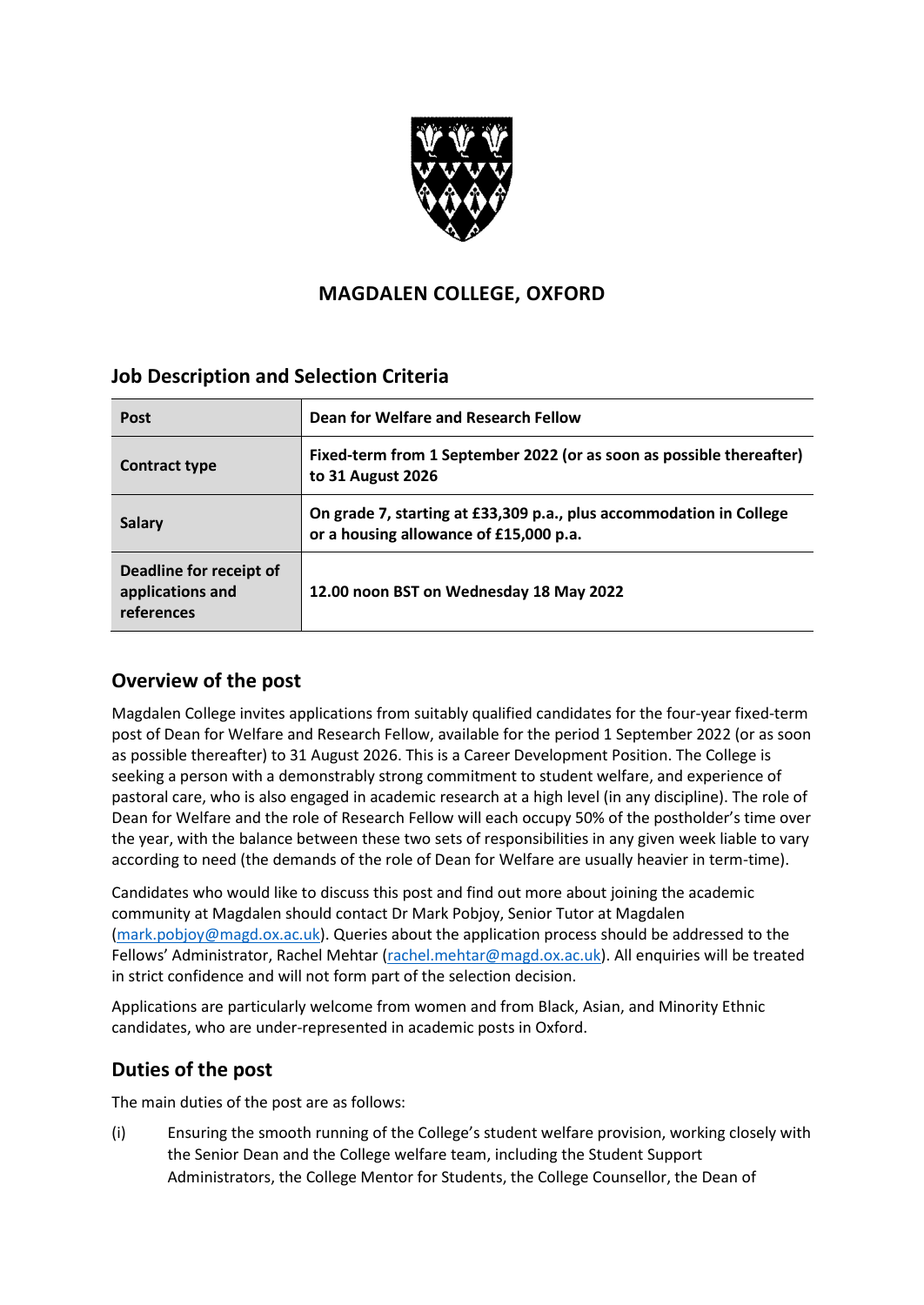Divinity (College chaplain), the Tutors for Equality and Diversity, and the four Sub-Deans (graduate students who are available to respond to student problems out of hours and at weekends), and liaising where appropriate with the College Doctors, the University Counselling Service, and other external bodies.

- (ii) Acting as a first point of contact for student welfare concerns, in conjunction with the Student Support Administrators, at regular Deans' Hours and as appropriate when particular issues arise, and referring students to appropriate internal and external sources of support, including counselling and the College Doctors.
- (iii) Maintaining excellent channels of communication with the various sources of support for students, which include their academic Tutors and the welfare teams of the undergraduate and graduate student bodies (the JCR and the MCR), whilst upholding the College's policy on confidentiality.
- (iv) Together with the Senior Dean, managing the process by which undergraduates access the Student Support Fund, and offering welfare support to students facing disciplinary processes.
- (v) Together with the Senior Dean, recruiting Sub-Deans.
- (vi) Serving on the College's Tutorial Board (which determines the academic policy of the College), and contributing to the formulation of College policies on welfare issues, serving on various other College committees and specific working groups as required, and representing the College in intercollegiate and University discussions of student welfare issues.
- (vii) As Research Fellow, managing a programme of independent research and producing highquality publications.

The post does not carry with it an obligation to teach, but it may be possible for the postholder to undertake a certain amount of teaching (for additional College remuneration if the teaching is for Magdalen), subject to satisfactory fulfilment of the responsibilities of the post and the approval of the College's Tutorial Board.

# **Selection criteria**

Applications will be judged only against the criteria which are set out below. Applicants should ensure that their application shows clearly how they believe that their skills and experience meet these criteria, and should ask their referees to address these criteria in their letters of recommendation.

The College is committed to fairness, consistency, and transparency in selection decisions. Members of selection committees will be aware of the principles of equality of opportunity, fair selection, and the risks of bias. There will be both female and male committee members wherever possible.

If, for any reason, you have taken a career break or have had an atypical career and wish to disclose this in your application, the selection committee will take this into account, recognising that the quantity of your research may be reduced as a result.

### **Selection criteria:**

- 1. A higher degree in any discipline (whether doctorate or LLM equivalent) already awarded at the time of interview, and a coherent programme of high-quality academic research, both current and future.
- 2. Substantial experience of providing pastoral care and dealing with student welfare, or equivalent experience.
- 3. Excellent team-working and organisational skills.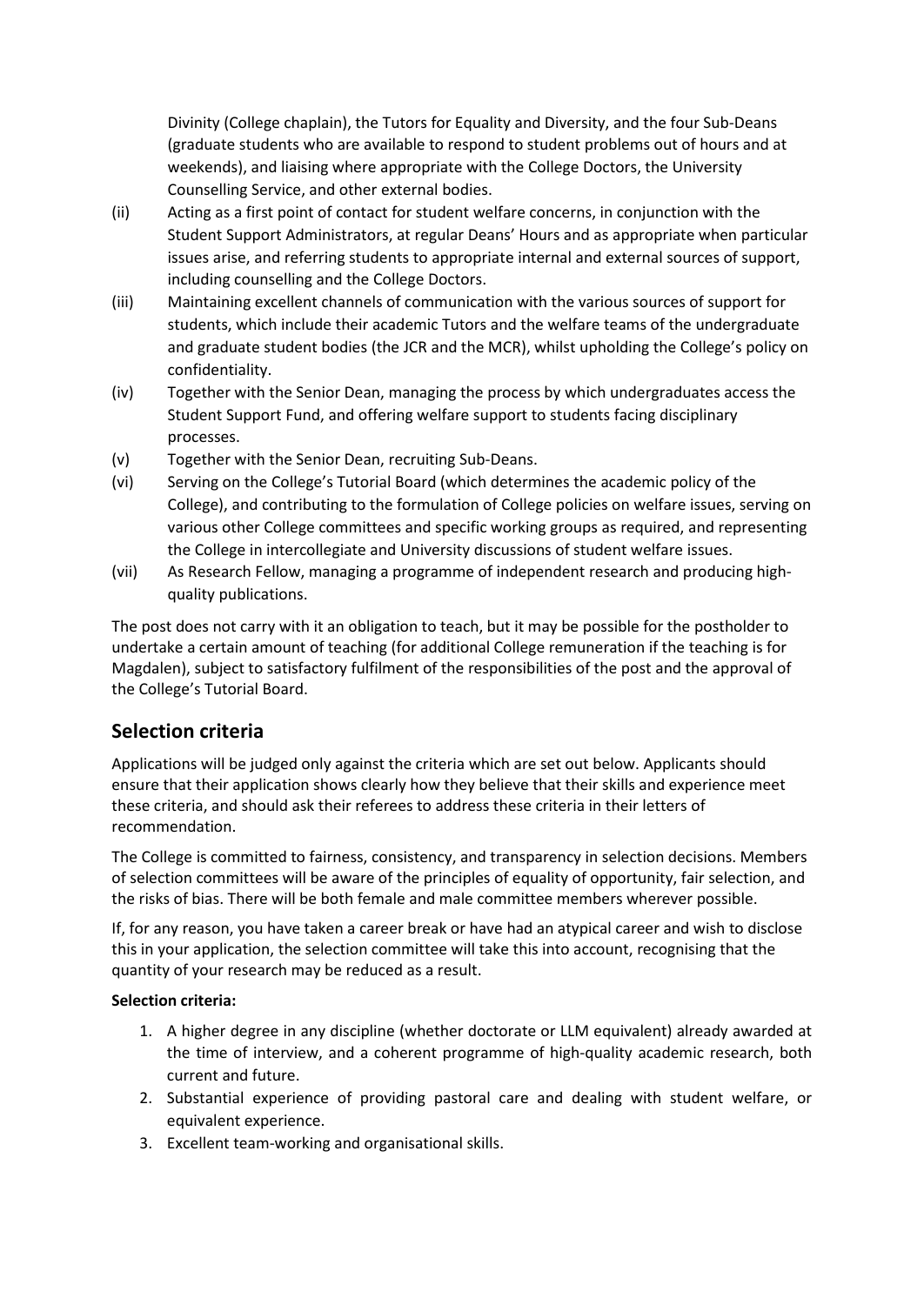- 4. Excellent communication and interpersonal skills, and the ability to remain calm and sympathetic in difficult situations.
- 5. A willingness to participate in the College's communal life.

It is envisaged that the Dean for Welfare will refer students to professionals as necessary, and it is not a requirement of the role that its holder have a specific qualification as a counsellor, psychologist, or therapist.

The appointment committee recognises that candidates can contribute to these goals in many different ways and will use its professional judgment, based on the evidence available, to decide how successfully candidates could make such contributions, bearing in mind the specified needs of the College.

## **Benefits, Terms, and Conditions**

This fixed-term Career Development Position is tenable for the period 1 September 2022 (or as soon as possible thereafter) to 31 August 2026, following successful completion of a seven-month probationary period. The postholder will be elected to a stipendiary Fellowship by Special Election, with salary on Grade 7 (starting at £33,309 p.a.). The Fellow will be entitled to rooms in College free of charge (HMRC tax liabilities will apply), or, if not residing in College, to a taxable and pensionable housing allowance (currently £15,000 p.a.) together with a study room in College; and will have shared use of the Deans' Office in the Grammar Hall solely for their responsibilities as Dean for Welfare. The Fellow will also be entitled to the Common College dinner and luncheon free of cost, and will have a budget of £2,000 p.a. for welfare events. In addition, the College operates a scheme whereby Fellows' research costs (including travel and books) can be reclaimed, up to a current maximum of £1,750 per annum. There will also be an allowance of £1,400 for computer equipment in the first year of employment, and £500 per year thereafter (the equipment must be purchased by the College and remains the property of the College). There is also a Research Fund to which Fellows can apply for particular expenses.

The College accommodation will be for the postholder alone or for the postholder and their partner free of charge (tax liabilities will apply): the College does not accommodate children of any age. Locations of College flats vary, but all are on the main site or very close to it. The allocation of a flat is for the length of the Fellowship unless a Fellow indicates a wish to move out of residence in accordance with the prevailing regulations. It is preferable that the Dean for Welfare should live in College, but this is not a requirement of the role.

The post carries an entitlement to join, or to remain a member of, the Universities Superannuation Scheme (USS).

The College provides for maternity leave on a basis that exceeds the statutory provisions. Mothers are eligible for 26 weeks' maternity leave on full pay, followed by 13 weeks of leave on Statutory Maternity Pay (SMP) and 13 weeks of unpaid maternity leave. Magdalen has a priority claim on a number of places in the University nurseries: this is a day one entitlement. Arrangements are available for paternity leave, shared parental leave, and adoption leave.

Following the offer of the position, appointment will be subject to (a) satisfactory completion of a medical questionnaire, and (b) provision of proof of the right to work in the UK. Applicants who would need a work visa if appointed to the post are asked to note the information given by the UK government in respect of obtaining a Skilled Worker visa:

#### [www.gov.uk/skilled-worker-visa.](http://www.gov.uk/skilled-worker-visa)

### **Equality**

Magdalen College is committed to Equality and Diversity. Further information can be obtained on the College website at[: www.magd.ox.ac.uk/equality/.](http://www.magd.ox.ac.uk/equality/)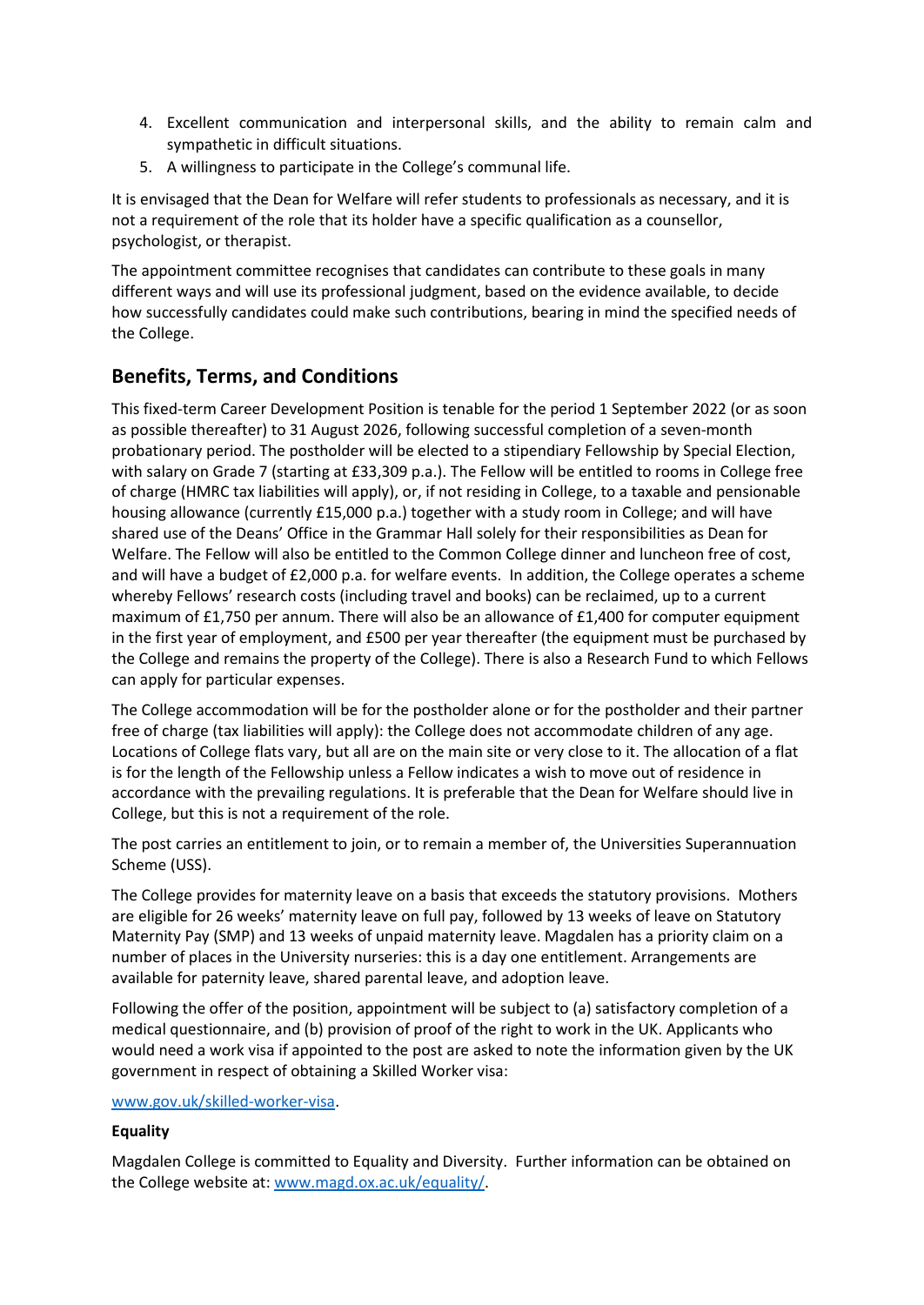## **Magdalen College**

There are 39 self-governing and independent colleges at Oxford, giving both academic staff and students the benefits of belonging to a small, interdisciplinary community as well as to a large, internationally renowned institution. The collegiate system fosters a strong sense of community, bringing together leading academics and students across subjects, and from different cultures and countries.

Magdalen College was founded in 1458 by William Waynflete, Bishop of Winchester, and Lord Chancellor, on the site of the Hospital of St John, just outside Oxford's East Gate, near the centre of the city. Magdalen has many traditions, but enjoys a modern outlook. Its top priorities are academic excellence and the fostering of a supportive and inclusive community, and it is committed to the tutorial system as a personalised and intellectually challenging method for undergraduate teaching. It also seeks to provide an outstanding environment in which graduate students may flourish. For all its students, the College seeks to provide excellent welfare support and extracurricular opportunities. At any one time there are approximately 400 Magdalen undergraduates and 230 graduates. The Governing Body of Magdalen College consists of the President, Dinah Rose QC, and 69 Fellows, including Professorial Fellows, Tutorial Fellows, and Fellows by Examination (Junior Research Fellows). There are 37 Lecturers at the College, and approximately 200 non-academic staff (including casual staff).

Magdalen's Fellowship contains strong contingents of researchers across the Humanities, Social Sciences, Medical Sciences, and Mathematical, Physical, and Life Sciences. Further information is available on the College website at: [http://www.magd.ox.ac.uk.](http://www.magd.ox.ac.uk/)

## **How to apply**

The closing date for the receipt of applications is **12.00 noon BST on Wednesday 18 May 2022**. Applications should be sent by email to:

Rachel Mehtar, Fellows' Administrator, Magdalen College, Oxford OX1 4AU:

Email: [rachel.mehtar@magd.ox.ac.uk](mailto:rachel.mehtar@magd.ox.ac.uk)

Telephone: (+44) 0 1865 276060

Applications must include:

- The completed application cover sheet (attached at the end of this document, and available separately on the Magdalen website at [http://www.magd.ox.ac.uk/job](http://www.magd.ox.ac.uk/job-vacancies/)[vacancies/\)](http://www.magd.ox.ac.uk/job-vacancies/), including the names and addresses of three referees.
- A detailed covering letter, which should include information about your interest in student welfare, your pastoral experience, and your academic research.
- A full *curriculum vitae* including a list of publications.

**In addition**, each candidate should submit electronically in the same email **TWO items of written work** (each about the length of a thesis chapter or article), published or unpublished. Candidates should note that (a) single-authored pieces are preferred whenever possible (coauthored pieces should be identified as such); and (b) the work will be considered at the interview stage.

**Candidates should supply each of their three referees with a copy of these further particulars and ask them to email their references directly to the Fellows' Administrator at the above address by 12.00 noon BST on Wednesday 18 May 2022 without further prompting. At least two of the three referees must be able to comment in detail on the suitability of the candidate for the role of Dean for Welfare.** The College wishes to take this opportunity to thank in advance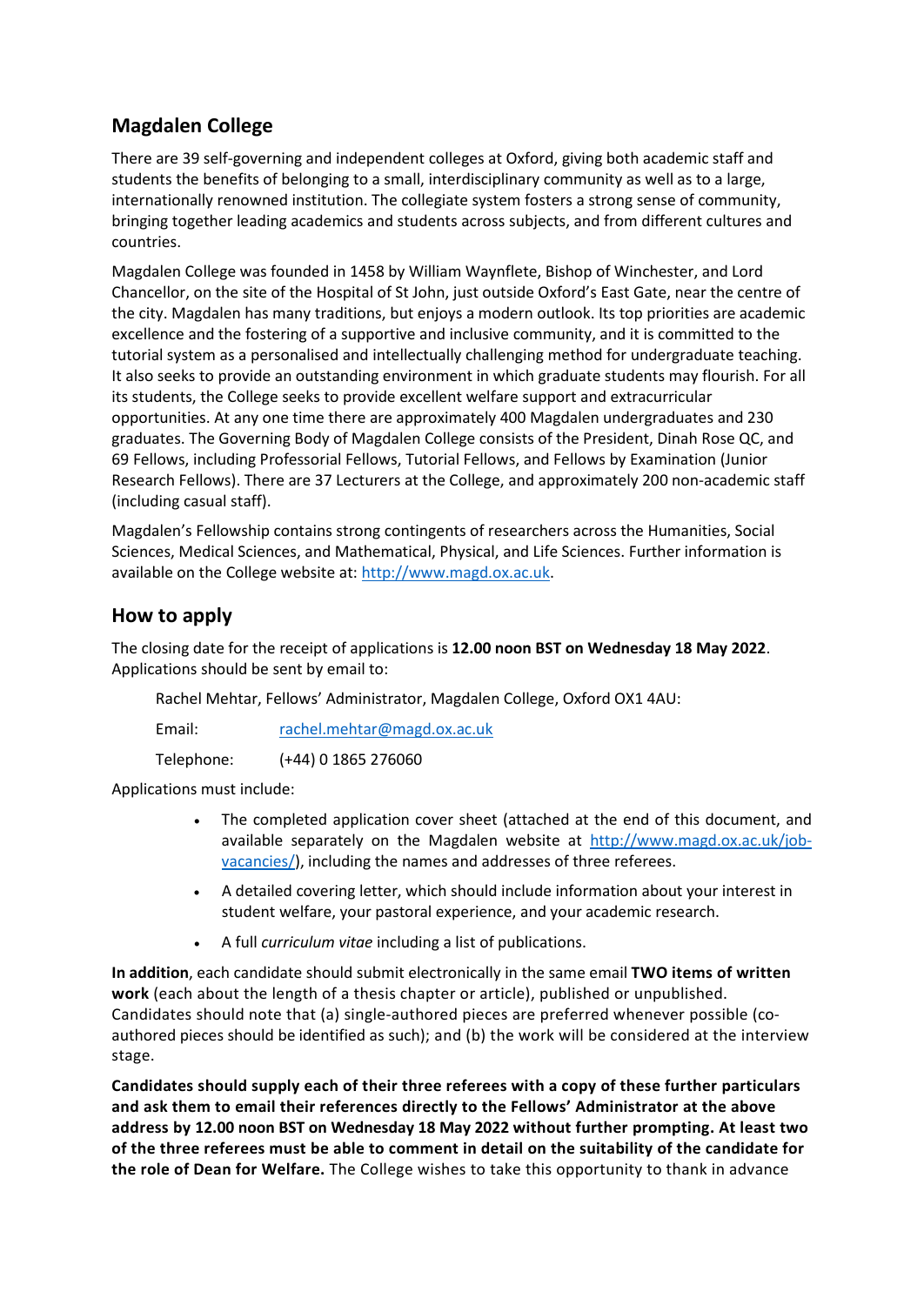those referees who write on behalf of applicants. Candidates who wish to approach a referee or referees only if they are being called for interview or are in receipt of a conditional offer are asked to state this explicitly alongside the details of the relevant referee(s) on the application cover sheet.

#### **The deadline for applications and for receipt of references direct from referees is 12.00 noon BST on Wednesday 18 May 2022. It is the responsibility of each applicant to ensure that their application and references arrive by the deadline.**

It is expected that interviews will be held on Thursday 9 June 2022. Short-listed candidates will be contacted in good time before the date of interview.

The selection committee for this post is responsible for conducting all aspects of the recruitment and selection process; it does not, however, have the authority to make the final decision as to who should be appointed. The final decision will be made by the Governing Body of Magdalen College, on the basis of a recommendation made by the selection committee. No offer of appointment will be valid therefore until and unless the recommendation has been approved by the Governing Body of Magdalen College and a formal contractual offer has been made.

The College welcomes applications from candidates who have a disability or long-term health condition and is committed to providing support for the duration of an appointment. Please let us know if you need any adjustments to the recruitment process, including the provision of these documents in large print, audio, or other formats. If we short-list you, we will ask whether you require any particular arrangements in respect of the interviews.

All applications will be acknowledged after receipt and will be considered by the selection committee as soon as possible after the closing date.

#### **Recruitment Monitoring**

A Recruitment Monitoring Form will be found at the following page on the Magdalen College website:

### [http://www.magd.ox.ac.uk/job-vacancies/.](http://www.magd.ox.ac.uk/job-vacancies/)

Applicants are requested to complete the form and return it to Human Resources, Magdalen College, Oxford OX1 4AU (or by email t[o human.resources@magd.ox.ac.uk\)](mailto:human.resources@magd.ox.ac.uk). Please note that the form is anonymous and is used only to monitor and ensure equality of opportunity for all candidates: it is not part of the selection process and will not be seen by any member of the selection committee.

#### **Data Protection**

All data supplied by applicants will be used only for the purposes of determining their suitability for the post, and will be held in accordance with the principles of the Data Protection Act 2018 and the College's Data Protection Policy, which can be found at [https://www.magd.ox.ac.uk/other](https://www.magd.ox.ac.uk/other-policies/data-protection/)[policies/data-protection/.](https://www.magd.ox.ac.uk/other-policies/data-protection/)